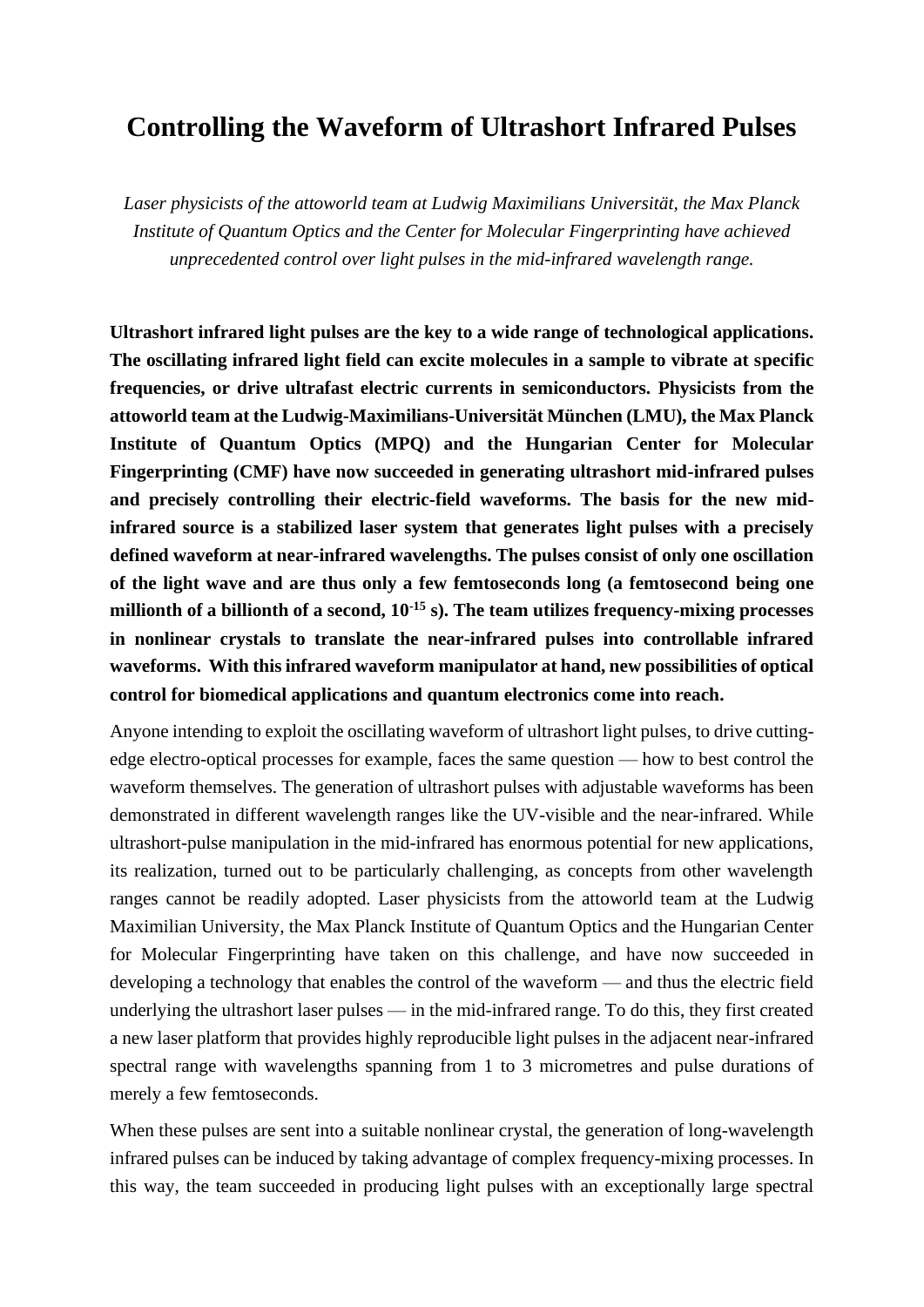coverage of more than three optical octaves, from 1 to 12 micrometres. The researchers were not only able to understand and simulate the underlying physics of the mixing processes, but also developed a new approach to precisely control the oscillations of the generated midinfrared light *via* the tuning of the laser input parameters.

The resulting adjustable waveforms can, for example, selectively trigger certain electronic processes in solids, which could allow to achieve much higher electronic signal processing speeds in future. "On this basis, one could envision the development of light-controlled electronics. If opto-electronic devices were to operate at frequencies of the generated light, you could speed up today's electronics by at least a factor of 1000," explains Dr. Philipp Steinleitner, one of the three lead authors of the study.

The attoworld physicists are paying particular attention to the use of the new light technology for the spectroscopy of molecules. When mid-infrared light passes through a sample liquid, for example human blood, molecules in the sample begin to oscillate and in turn emit characteristic light waves. Detecting the molecular response provides a unique fingerprint that depends on the exact composition of the sample. "With our laser technology, we have significantly expanded the controllable wavelength range in the infrared," explains Dr. Nathalie Nagl, also first author of the study. "The additional wavelengths give us the opportunity to analyze even more precisely how a mixture of molecules is composed," she continues.

In the attoworld group, colleagues from the Broadband Infrared Diagnostics (BIRD) team led by Dr. Mihaela Zigman and the CMF Research team led by Dr. Alexander Weigel are particularly interested in measuring the precise infrared molecular fingerprints of human blood samples. The vision is to identify characteristic signatures that allow to diagnose diseases like cancer. A developing tumor, for example, leads to small and highly complex changes in the molecular composition of the blood. The goal is to detect these changes, and to enable the early diagnosis of diseases by measuring the infrared fingerprint of a simple drop of human blood.

"In the future, our laser technology will allow our colleagues to detect previously undetectable changes in specific biomolecules such as proteins or lipids. It thus increases the reliability of future medical diagnostics using infrared laser technology," explains Dr. Maciej Kowalczyk, also first author of the study.

#### **Thorsten Naeser**

### **Original publication:**

Philipp Steinleitner, Nathalie Nagl, Maciej Kowalczyk, Jinwei Zhang, Vladimir Pervak, Christina Hofer, Arkadiusz Hudzikowski, Jarosław Sotor, Alexander Weigel, Ferenc Krausz, Ka Fai Mak

**Single-cycle infrared waveform control** Nature photonics, May 26<sup>th</sup> 2022